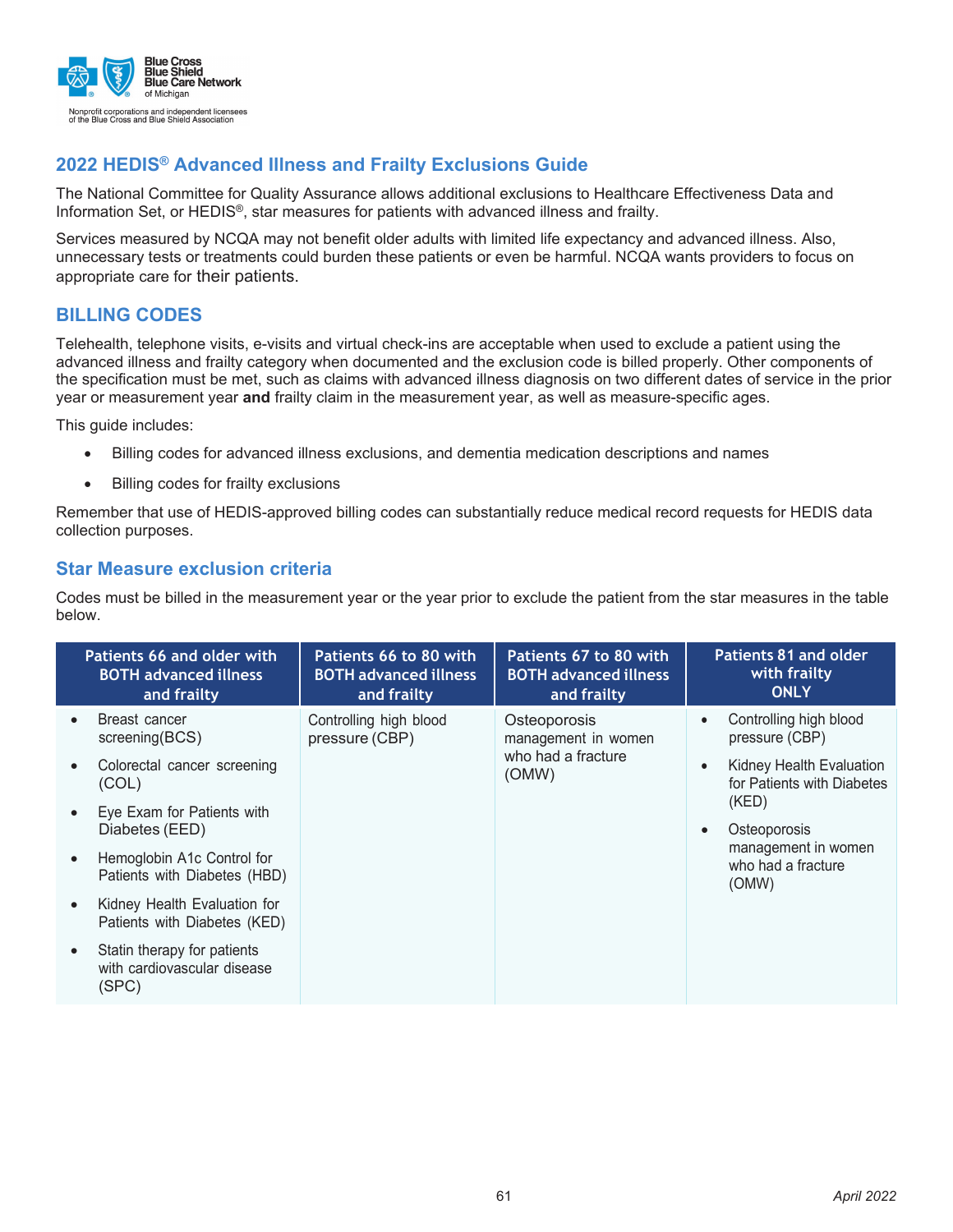

| <b>Advanced illness</b>                                                           |                                                                                |  |
|-----------------------------------------------------------------------------------|--------------------------------------------------------------------------------|--|
| ICD-10-CM code                                                                    | <b>Definition</b>                                                              |  |
| A81.00-01, A81.09                                                                 | Creutzfeldt-Jakob disease                                                      |  |
| C25.0-4, C25.7-9                                                                  | Malignant neoplasm of pancreas                                                 |  |
| $C71.0 - 9$                                                                       | Malignant neoplasm of brain                                                    |  |
| C77.0-5, C77.8-9                                                                  | Secondary and unspecified malignant neoplasm oflymph nodes                     |  |
| C78.00-02                                                                         | Secondary malignant neoplasm of lung                                           |  |
| C78.1                                                                             | Secondary malignant neoplasm of mediastinum                                    |  |
| C78.2                                                                             | Secondary malignant neoplasm of pleura                                         |  |
| C78.30, C78.39                                                                    | Secondary malignant neoplasm of unspecified or otherrespiratory<br>organs      |  |
| C78.4                                                                             | Secondary malignant neoplasm of small intestine                                |  |
| C78.5                                                                             | Secondary malignant neoplasm of large intestineand rectum                      |  |
| C78.6                                                                             | Secondary malignant neoplasm of retroperitoneumand peritoneum                  |  |
| C78.7                                                                             | Secondary malignant neoplasm of liver and intrahepaticbile duct                |  |
| C78.80, C78.89                                                                    | Secondary malignant neoplasm of unspecified or otherdigestive<br>organs        |  |
| C79.00-02                                                                         | Secondary malignant neoplasm of kidney and renal pelvis                        |  |
| C79.10-11, C79.19                                                                 | Secondary malignant neoplasm of bladder and otherurinary organs                |  |
| C79.2                                                                             | Secondary malignant neoplasm of skin                                           |  |
| C79.31                                                                            | Secondary malignant neoplasm of brain                                          |  |
| C79.32                                                                            | Secondary malignant neoplasm of cerebral meninges                              |  |
| C79.40, C79.49                                                                    | Secondary malignant neoplasm of unspecified or otherparts of<br>nervous system |  |
| C79.51-52                                                                         | Secondary malignant neoplasm of bone or bone marrow                            |  |
| C79.60-62                                                                         | Secondary malignant neoplasm of ovary                                          |  |
| C79.70-72                                                                         | Secondary malignant neoplasm of adrenal gland                                  |  |
| C79.81-82                                                                         | Secondary malignant neoplasm of breast or genital organs                       |  |
| C79.89, C79.9                                                                     | Secondary malignant neoplasm of unspecified or other sites                     |  |
| C91.00, C92.00, C93.00, C93.90, C93. Z0, C94.30                                   | Leukemia not having achieved remission                                         |  |
| C91.02, C92.02, C93.02, C93.92, C93.Z2, C94.32                                    | Leukemia in relapse                                                            |  |
| F01.50, F01.51, F02.80, F02.81, F03.90, F03.91,<br>F10.27, F10.97, G31.09, G31.83 | Dementia                                                                       |  |
| F04                                                                               | Amnestic disorder due to known physiological condition                         |  |
| F10.96                                                                            | Alcohol-induced persisting amnestic disorder                                   |  |
| G30.0, G30.1, G30.8, G30.9                                                        | Alzheimer's disease                                                            |  |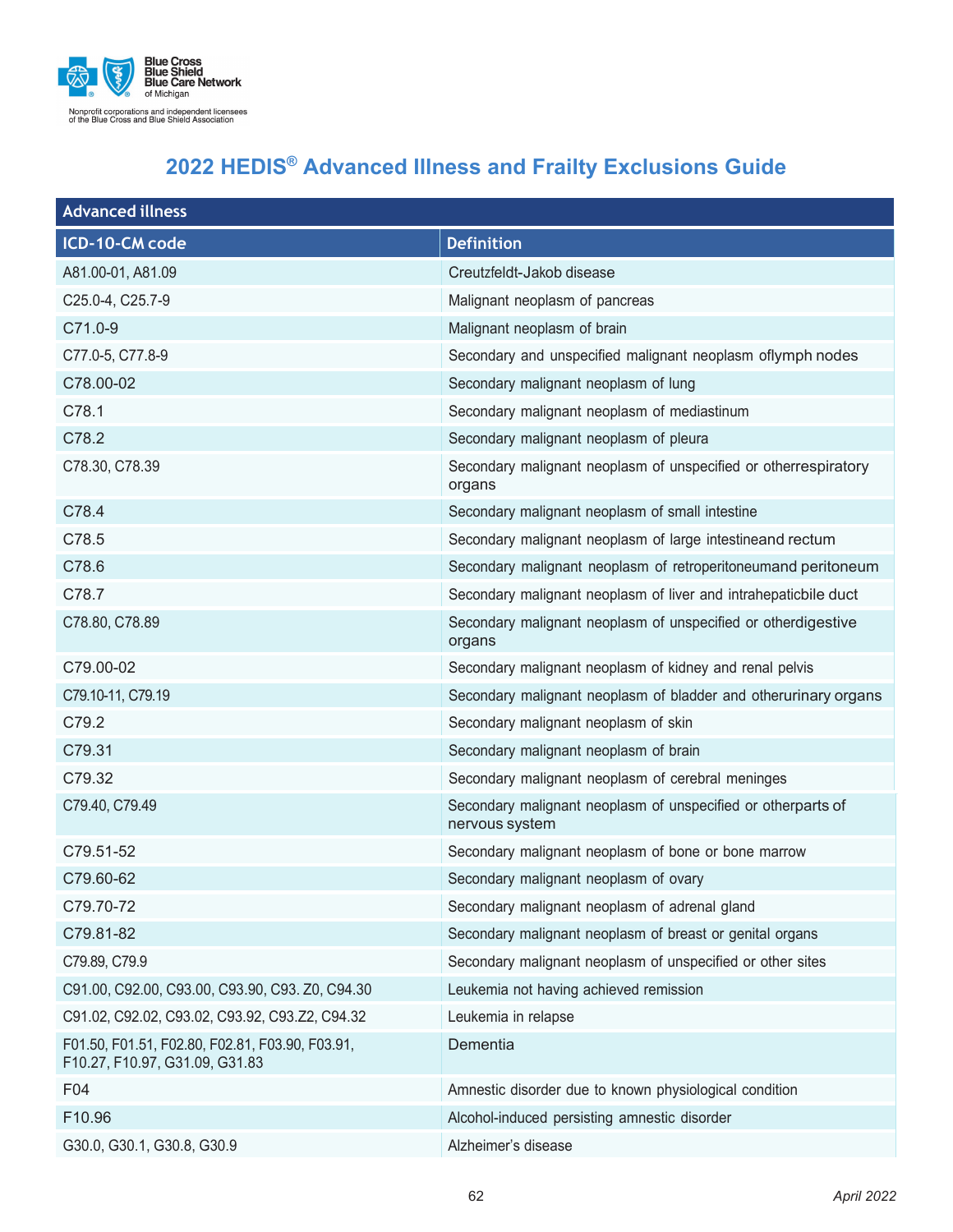

| G <sub>10</sub>                                                                                                                                                                                                                         | Huntington's disease                                                        |
|-----------------------------------------------------------------------------------------------------------------------------------------------------------------------------------------------------------------------------------------|-----------------------------------------------------------------------------|
| G12.21                                                                                                                                                                                                                                  | Amyotrophic lateral sclerosis                                               |
| G <sub>20</sub>                                                                                                                                                                                                                         | Parkinson's disease                                                         |
| G31.01                                                                                                                                                                                                                                  | Pick's disease                                                              |
| 109.81, 111.0, 113.0, 113.11, 113.2, 150.1, 150.20, 150.21, 150.22,<br>150.23, 150.30, 150.31, 150.32, 150.33, 150.40, 150.41, 150.42,<br>150.43, 150.810, 150.811, 150.812, 150.813, 150.814, 150.82,<br>150.83, 150.84, 150.89, 150.9 | <b>Heart failure</b>                                                        |
| I12.0, I13.11, I13.2, N18.5                                                                                                                                                                                                             | Chronic kidney disease, stage 5                                             |
| 150.1                                                                                                                                                                                                                                   | Left ventricular failure, unspecified                                       |
| J43.0, J43.1, J43.2, J43.8, J43.9, J98.2, J98.3                                                                                                                                                                                         | Emphysema                                                                   |
| J68.4                                                                                                                                                                                                                                   | Chronic respiratory conditions due to chemicals, gases, fumes and<br>vapors |
| J84.10, J84.112, J84.17, J84.170, J84.178                                                                                                                                                                                               | Pulmonary fibrosis                                                          |
| J96.10, J96.11, J96.12, J96.20, J96.21, J96.22,<br>J96.90, J96.91, J96.92                                                                                                                                                               | Respiratory failure                                                         |
| K70.10, K70.11, K70.2, K70.30, K70.31, K70.40, K70.41,<br>K70.9                                                                                                                                                                         | Alcoholic hepatic disease                                                   |
| K74.0, K74.1, K74.2, K74.4, K74.5, K74.60, K74.69                                                                                                                                                                                       | Hepatic disease                                                             |
| N18.6                                                                                                                                                                                                                                   | End stage renal disease                                                     |

### **Dementia medications**

| Prescription        |  |  |
|---------------------|--|--|
| • Donepezil         |  |  |
| • Galantamine       |  |  |
| • Rivastigmine      |  |  |
| Memantine           |  |  |
| Donepezil-memantine |  |  |
|                     |  |  |

| Frailty                |                                                                               |  |
|------------------------|-------------------------------------------------------------------------------|--|
| CPT <sup>®</sup> code* | <b>Definition</b>                                                             |  |
| 99504                  | Home visit for mechanical ventilation care                                    |  |
| 99509                  | Home visit for assistance with activities of daily living andpersonal<br>care |  |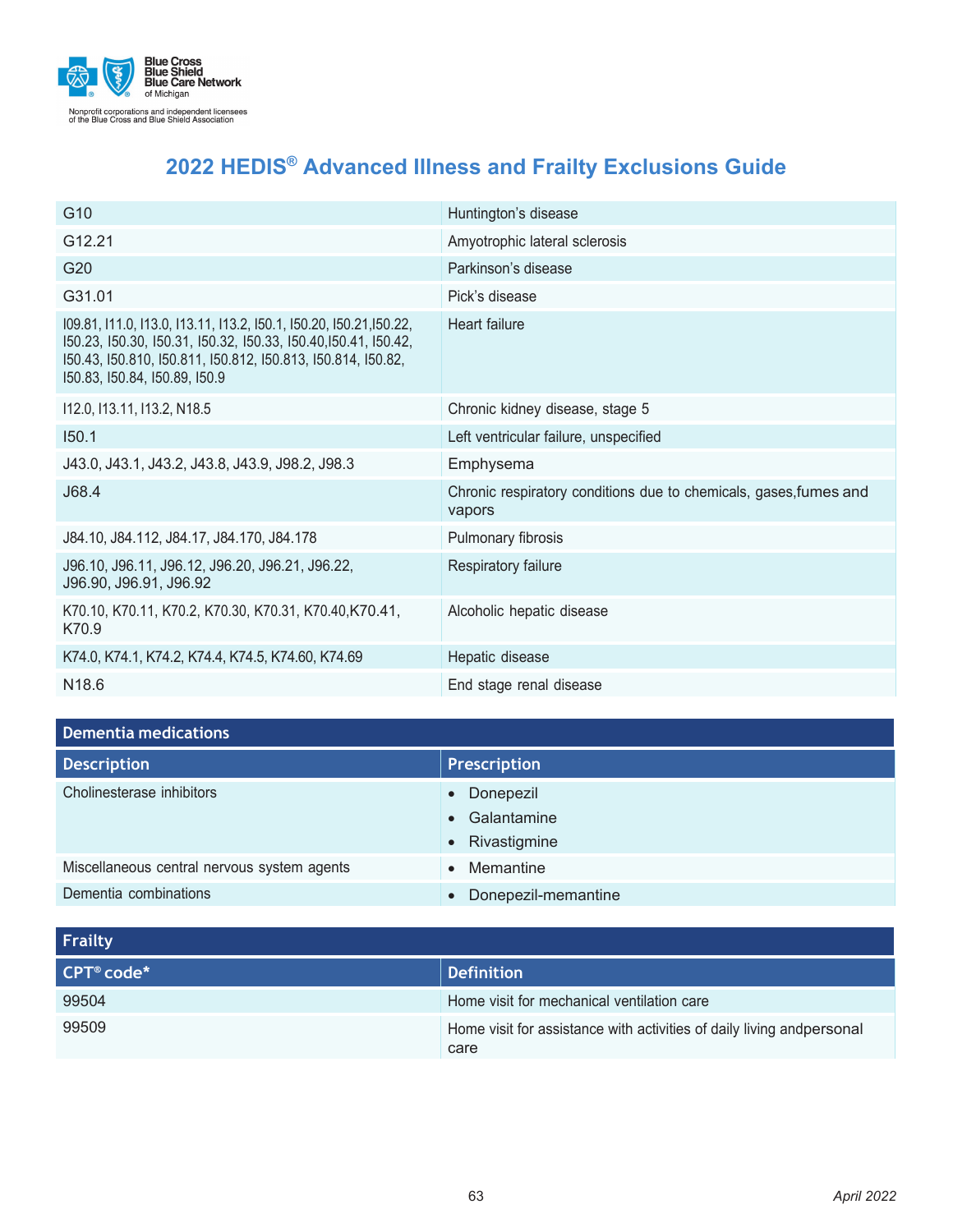

| <b>Frailty</b>                                                                                 |                                                                            |
|------------------------------------------------------------------------------------------------|----------------------------------------------------------------------------|
| <b>HCPCS code</b>                                                                              | <b>Definition</b>                                                          |
| E0100, E0105                                                                                   | Cane                                                                       |
| E0130, E0135, E0140, E0141, E0143, E0144,<br>E0147-9                                           | Walker                                                                     |
| E0163, E0165, E0167-71                                                                         | Commode chair                                                              |
| E0250, E0251, E0255, E0256, E0260, E0261, E0265,<br>E0266, E0270, E0290-7, E0301-4             | Hospital bed                                                               |
| E0424, E0425, E0430, E0431, E0433, E0434,<br>E0435, E0439, E0440-4                             | Oxygen                                                                     |
| E0462                                                                                          | Rocking bed with or without side rails                                     |
| E0465, E0466                                                                                   | Home ventilator                                                            |
| E0470-2                                                                                        | Respiratory assist device                                                  |
| E0561, E0562                                                                                   | Humidifier used with positive airway pressure device                       |
| E1130, E1140, E1150, E1160, E1161, E1240, E1250, E1260,<br>E1270, E1280, E1285, E1290, E1295-8 | Wheelchair                                                                 |
| G0162, G0299, G0300, G0493, G0494                                                              | Skilled RN services related to home health/hospice setting                 |
| S0271                                                                                          | Physician management of patient home care, hospice                         |
| S0311                                                                                          | Management and coordination for advanced illness                           |
| S9123, S9124, T1000-5, T1019-22, T1030, T1031                                                  | Nursing, respite care and personal care services                           |
| <b>Frailty</b>                                                                                 |                                                                            |
| ICD-10-CM code                                                                                 | <b>Definition</b>                                                          |
| L89.000 - L89.96                                                                               | Pressure ulcer                                                             |
| M62.50                                                                                         | Muscle wasting and atrophy, not elsewhere classified, unspecified<br>state |
| M62.81                                                                                         | Muscle weakness (generalized)                                              |
| M62.84                                                                                         | Sarcopenia                                                                 |
| R26.0                                                                                          | Ataxic gait                                                                |
| R26.1                                                                                          | Paralytic gait                                                             |
| R26.2                                                                                          | Difficultly in walking, not elsewhere classified                           |
| R26.89                                                                                         | Other abnormalities of gait and mobility                                   |
| R26.9                                                                                          | Unspecified abnormalities of gait and mobility                             |
| R41.81                                                                                         | Age-related cognitive decline                                              |
| R53.1                                                                                          | Weakness                                                                   |
| R53.81                                                                                         | Other malaise                                                              |
| R53.83                                                                                         | Other fatigue                                                              |